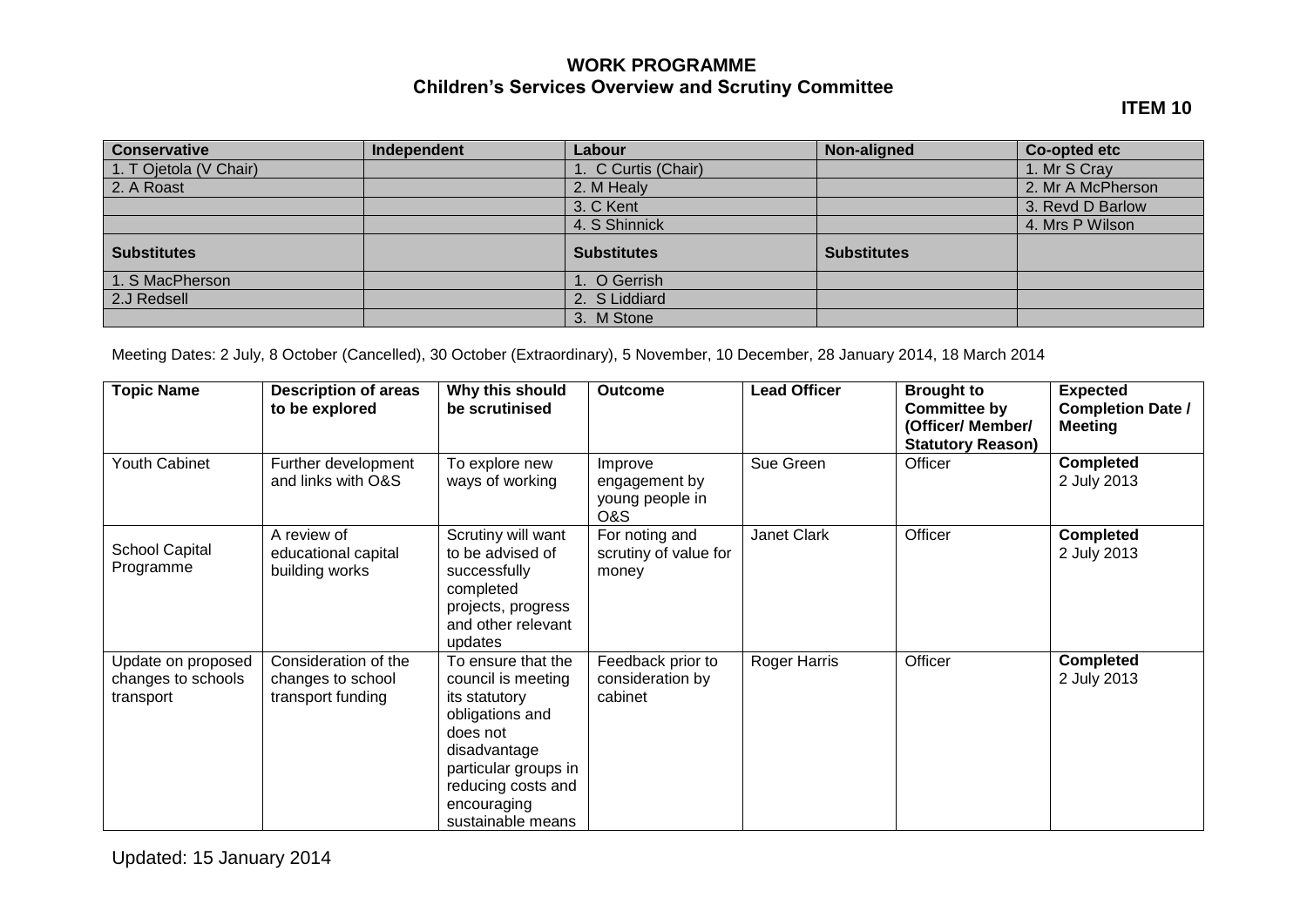**ITEM 10**

| <b>Topic Name</b>                                     | <b>Description of areas</b><br>to be explored                                                                                                                           | Why this should<br>be scrutinised                                                                                                                                                                                | <b>Outcome</b>                                                                                                                                      | <b>Lead Officer</b>     | <b>Brought to</b><br><b>Committee by</b><br>(Officer/ Member/<br><b>Statutory Reason)</b> | <b>Expected</b><br><b>Completion Date /</b><br><b>Meeting</b>                                                                                                      |
|-------------------------------------------------------|-------------------------------------------------------------------------------------------------------------------------------------------------------------------------|------------------------------------------------------------------------------------------------------------------------------------------------------------------------------------------------------------------|-----------------------------------------------------------------------------------------------------------------------------------------------------|-------------------------|-------------------------------------------------------------------------------------------|--------------------------------------------------------------------------------------------------------------------------------------------------------------------|
|                                                       |                                                                                                                                                                         | of transport                                                                                                                                                                                                     |                                                                                                                                                     |                         |                                                                                           |                                                                                                                                                                    |
| Grangewaters<br><b>Alternative Delivery</b><br>Models | To consider options<br>prior to presenting to<br>Cabinet                                                                                                                | To ensure all<br>options have been<br>fully explored                                                                                                                                                             | Agreement on<br>recommendations<br>to go to Cabinet                                                                                                 | Sue Green               | Officer                                                                                   | <b>Completed</b><br>30 October 2013                                                                                                                                |
| Early Offer of Help                                   | An update on the<br>progress of the<br>implementation of the<br>Early Offer of Help<br>including a multi-<br>agency safeguarding<br>hub and<br>commissioned<br>services | To ensure that<br>arrangements in<br>place are effective<br>in identifying and<br>supporting<br>vulnerable children<br>and families                                                                              | Assurance that the<br>Early Offer of Help<br>in Thurrock<br>improves<br>identification of and<br>support for<br>vulnerable children<br>and families | Sue Green               | Officer                                                                                   | <b>Completed</b><br>30 October 2013                                                                                                                                |
| Education<br>Summit/Commission                        | An update on the work<br>of the Education<br>Commission<br>An opportunity for<br>members to contribute<br>to evidence gathering<br>of the Education<br>Commission       | The Education<br>Commission has<br>received cross<br>party support to<br>review education in<br>Thurrock, to<br>identify areas of<br>strength and to<br>identify how<br>progress might be<br>accelerated further | Understanding of<br>the progress made<br>by the Education<br>Commission and<br>evidence gathering<br>to further its aims                            | <b>Carmel Littleton</b> | Officer                                                                                   | <b>Completed</b><br>Evidence gathering<br>and update on the<br>work of the<br>Commission<br>2 July 2013<br>Final report and<br>initial action plan<br>October 2013 |
| School<br>Results/School<br>Performance               | An update on results<br>at KS1, KS2, KS4 and<br>post 16                                                                                                                 | To determine the<br>progress of<br>Thurrock schools<br>and academies                                                                                                                                             | Updated<br>information and<br>scrutiny of<br>outcomes of<br>national<br>assessments and<br>relative<br>performance of<br>schools                    | <b>Carmel Littleton</b> | Officer                                                                                   | <b>Completed</b><br>30 October 2013                                                                                                                                |
| <b>Annual Complaints</b><br>Report                    |                                                                                                                                                                         |                                                                                                                                                                                                                  |                                                                                                                                                     | <b>Rhodri Rowlands</b>  | <b>Cllr Halden</b>                                                                        | <b>Completed</b><br>30 October 2013                                                                                                                                |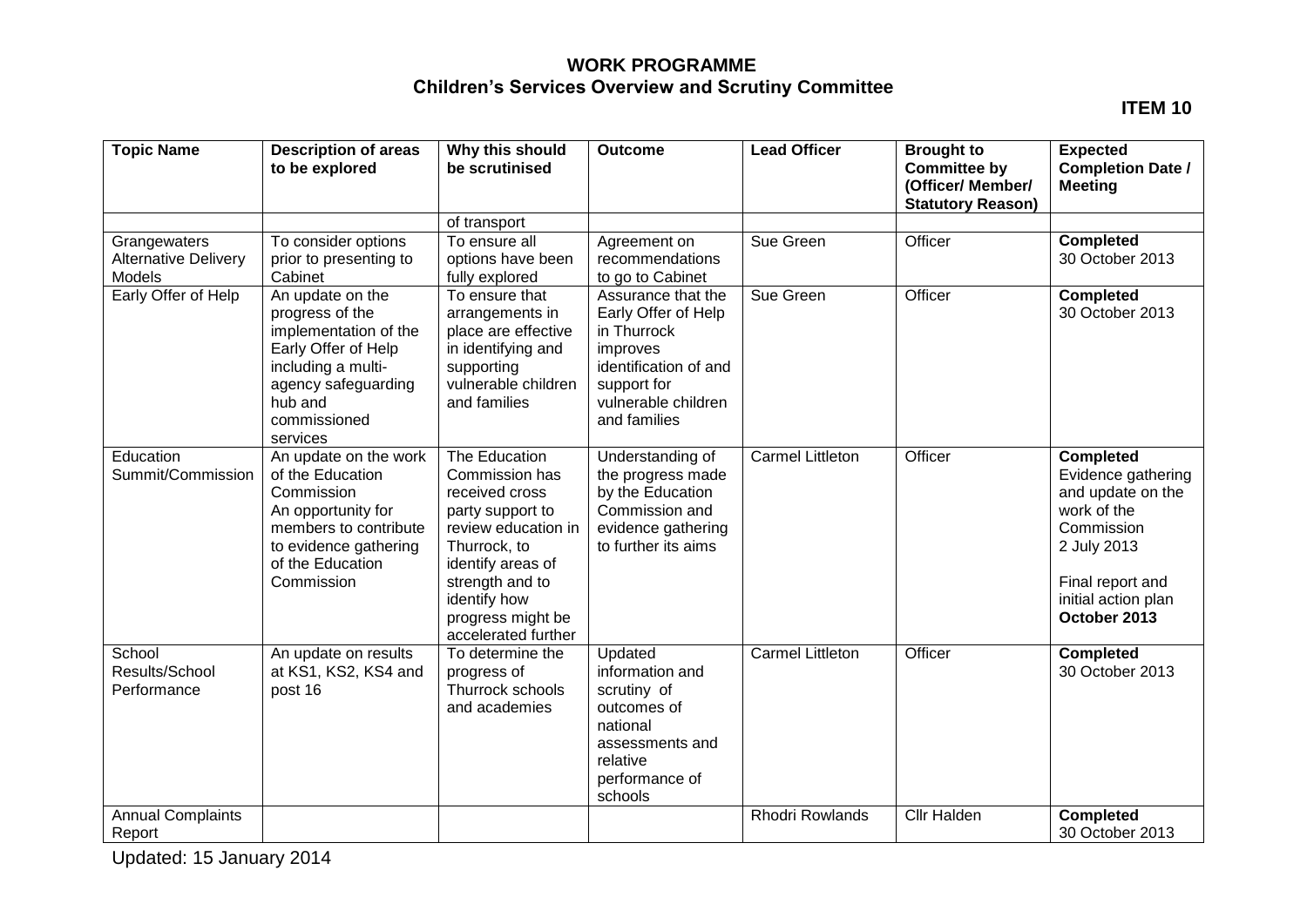**ITEM 10**

| <b>Topic Name</b>                                                                    | <b>Description of areas</b><br>to be explored                                                                                                                              | Why this should<br>be scrutinised                                                                                                                  | <b>Outcome</b>                                                                                                                                                                         | <b>Lead Officer</b>                  | <b>Brought to</b><br><b>Committee by</b><br>(Officer/ Member/<br><b>Statutory Reason)</b> | <b>Expected</b><br><b>Completion Date /</b><br><b>Meeting</b> |
|--------------------------------------------------------------------------------------|----------------------------------------------------------------------------------------------------------------------------------------------------------------------------|----------------------------------------------------------------------------------------------------------------------------------------------------|----------------------------------------------------------------------------------------------------------------------------------------------------------------------------------------|--------------------------------------|-------------------------------------------------------------------------------------------|---------------------------------------------------------------|
| School funding<br>arrangements                                                       | An update on the<br>school funding<br>arrangements<br>following recent<br>national changes in<br>statutory guidance                                                        | New funding<br>arrangements<br>have been agreed<br>by Thurrock<br>Schools Forum.<br>The committee will<br>want to oversee its<br>impact on schools | Members of the<br>Committee will<br>have a greater<br>understanding of<br>school funding and<br>be satisfied that the<br>new funding regime<br>is fit for purpose<br>and well embedded | <b>Kay Goodacre</b>                  |                                                                                           | Completed<br>5 November 2013                                  |
| HWB Strategy and<br>CYPP-1 year<br>action plan $-6$<br>monthly review of<br>progress | <b>Updated information</b><br>on the progress and<br>milestones achieved of<br>the Children and<br>Young People's plan -<br>part 2 of the Health<br>and Wellbeing strategy | For members to be<br>satisfied that good<br>progress is being<br>made which<br>matches the<br>priorities set                                       | An analysis of the<br>progress towards<br>meeting the<br>priorities in the<br>health and<br>wellbeing report,<br>part $2 -$ the<br>Children and young<br>People's plan                 | Alan<br>Cotgrove/Carmel<br>Littleton | Officer                                                                                   | <b>Completed</b><br>5 November 2013                           |
| <b>School Capital</b><br>Programme                                                   |                                                                                                                                                                            | A six monthly<br>update on the<br>school capital<br>programme will be<br>presented to<br>Cabinet at their<br>December 2013<br>meeting              |                                                                                                                                                                                        | Janet Clark /<br>Angela Hogg         | Officer                                                                                   | <b>Completed</b><br>5 November 2013                           |
| Admissions and<br>appeals                                                            | The world with<br>both<br>academies<br>and<br>maintained<br>schools<br>What the law<br>is around                                                                           |                                                                                                                                                    |                                                                                                                                                                                        | Colin Jones                          |                                                                                           | <b>Completed</b><br>5 November 2013                           |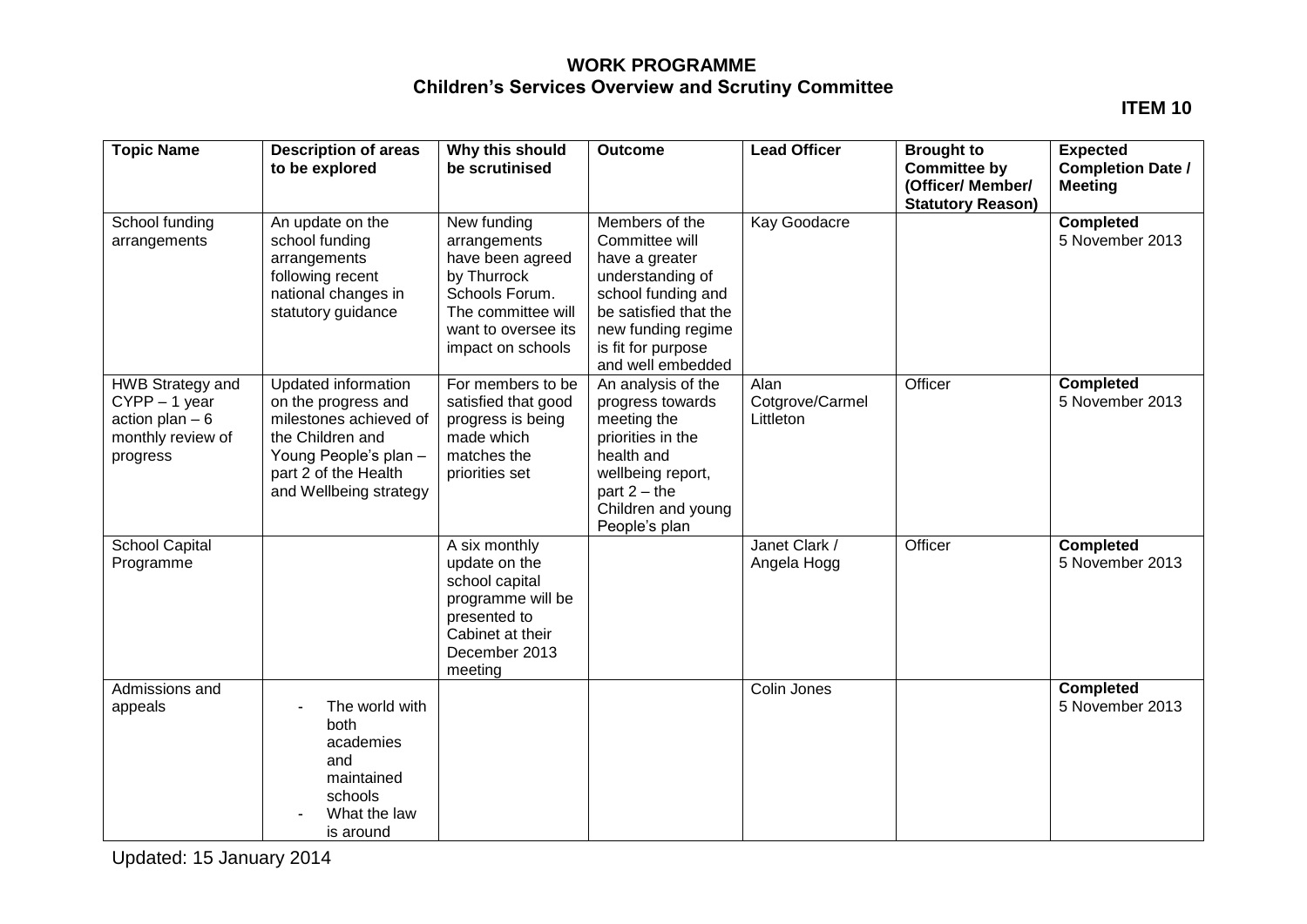**ITEM 10**

| <b>Topic Name</b>                               | <b>Description of areas</b><br>to be explored                                                                                                             | Why this should<br>be scrutinised                                                                                                                                                                                     | <b>Outcome</b>                                                                                                                                        | <b>Lead Officer</b>             | <b>Brought to</b><br><b>Committee by</b><br>(Officer/ Member/<br><b>Statutory Reason)</b> | <b>Expected</b><br><b>Completion Date /</b><br><b>Meeting</b> |
|-------------------------------------------------|-----------------------------------------------------------------------------------------------------------------------------------------------------------|-----------------------------------------------------------------------------------------------------------------------------------------------------------------------------------------------------------------------|-------------------------------------------------------------------------------------------------------------------------------------------------------|---------------------------------|-------------------------------------------------------------------------------------------|---------------------------------------------------------------|
|                                                 | making sure<br>people are<br>getting their<br>children to<br>schools<br>Managing the<br>issue of very<br>popular<br>schools i.e.<br>Chafford<br>Catchment |                                                                                                                                                                                                                       |                                                                                                                                                       |                                 |                                                                                           |                                                               |
| Budget analysis and<br>savings                  | areas.<br>Forecast budgets for<br>2014/5                                                                                                                  | To analyse where<br>any savings can be<br>made in the<br>coming years                                                                                                                                                 | A proposed round<br>of budget<br>reductions and any<br>growth                                                                                         | Janet Clark/Carmel<br>Littleton |                                                                                           | 10 December 2013                                              |
| LAC/Corporate<br>Parenting annual<br>report     | Effectiveness of the<br>measures taken to<br>support children who<br>are looked after                                                                     | Members should<br>be satisfied that<br>looked after<br>children are getting<br>the best support<br>possible to reach<br>their potential in<br>terms of education,<br>health and all other<br>areas of<br>development. | Members are<br>invited to contribute<br>further ideas to<br>effectively support<br>looked after<br>children in Thurrock                               | Barbara<br>Foster/Paul Coke     | Officer                                                                                   | $10th$ December<br>2013                                       |
| Raising the<br>Participation Age<br>action plan |                                                                                                                                                           | For members to be<br>satisfied that good<br>progress is being<br>made in relation to<br>the new duties<br>concerning raising<br>the participation<br>age and promoting                                                | Scrutiny of<br>progress in relation<br>to the new local<br>authority duties<br>towards Raising<br>the Participation<br>Age ensuring<br>improvement in | <b>Carmel Littleton</b>         | <b>Cllr Halden</b>                                                                        | 10 December 2013                                              |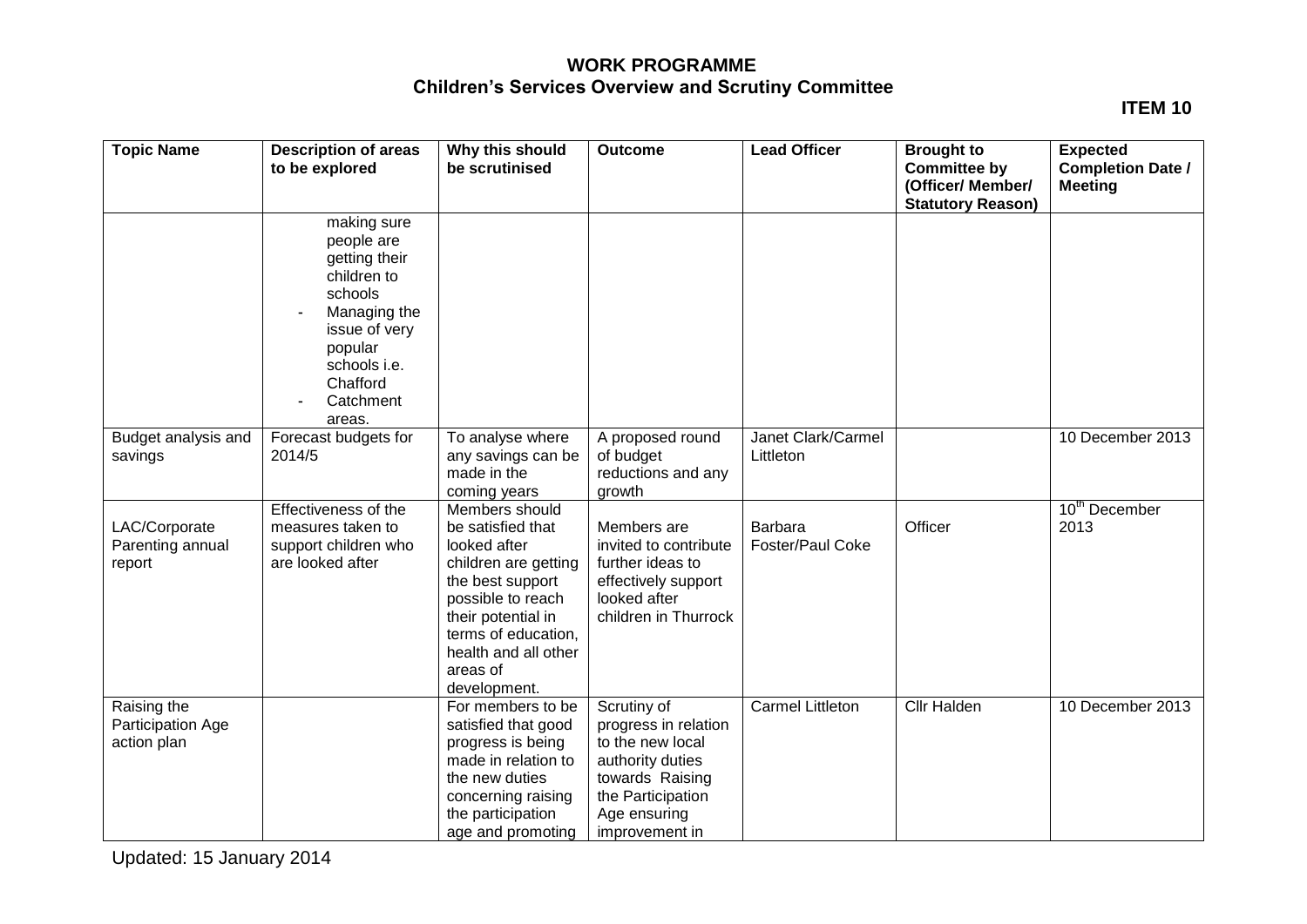**ITEM 10**

| the participation of<br>training and<br>16- and 17-year-<br>education<br>olds in education<br>opportunities for<br>young persons in<br>or training.<br>Thurrock.<br>Members of the<br>For members to be<br>School cooperation<br>committee will have<br>updated on the<br>different<br>an enhanced<br>relationships and<br>understanding of<br>the partnerships<br>partnerships<br>between schools<br>between schools<br>and academies in<br>/academies and<br>supporting each<br>their impact on<br>other, and how the<br>school<br>council is<br>improvement.<br>supporting this<br>process.<br><b>Pupil Place</b><br>To ensure that<br>Nursery, primary and<br>Scrutiny of<br>secondary school<br>underlying<br>Planning<br>pupil place | <b>Lead Officer</b>                            | <b>Brought to</b><br><b>Committee by</b><br>(Officer/ Member/<br><b>Statutory Reason)</b> | <b>Expected</b><br><b>Completion Date /</b><br><b>Meeting</b> |
|--------------------------------------------------------------------------------------------------------------------------------------------------------------------------------------------------------------------------------------------------------------------------------------------------------------------------------------------------------------------------------------------------------------------------------------------------------------------------------------------------------------------------------------------------------------------------------------------------------------------------------------------------------------------------------------------------------------------------------------------|------------------------------------------------|-------------------------------------------------------------------------------------------|---------------------------------------------------------------|
|                                                                                                                                                                                                                                                                                                                                                                                                                                                                                                                                                                                                                                                                                                                                            |                                                |                                                                                           |                                                               |
|                                                                                                                                                                                                                                                                                                                                                                                                                                                                                                                                                                                                                                                                                                                                            | Mike Peters /<br><b>Carmel Littleton</b>       | Cllr Halden                                                                               | 10 December 2013                                              |
| place planning -<br>planning continues<br>assumptions of<br>annual refresh/forecast<br>to be robust and is<br>pupil place<br>of numbers of schools<br>conducted on a<br>planning strategy<br>rigorous and sound<br>places needed.<br>database                                                                                                                                                                                                                                                                                                                                                                                                                                                                                              | Janet Clarke / Sue<br>Green / Henry<br>Kannike |                                                                                           | 28 <sup>th</sup> January 2014                                 |
| Effectiveness of<br>To ensure that<br>Discussion around<br><b>Child Protection</b><br>safeguarding of<br>good service<br>quality of<br>Annual Report/or 2<br>children and young<br>standards are<br>safeguarding and<br>costs involved<br>6 monthly reports<br>people in Thurrock<br>maintained,<br>children are<br>leading to greater<br>understanding of<br>appropriately<br>protected and<br>factors involved<br>value for money is<br>secured.<br>Annual report of the<br>An account of the<br>To ensure that the<br>Understanding of                                                                                                                                                                                                  | <b>Barbara Foster</b><br>Alan Cotgrove         | Officer<br><b>Carmel Littleton</b>                                                        | 28 <sup>th</sup> January 2014<br>$28th$ January 2013          |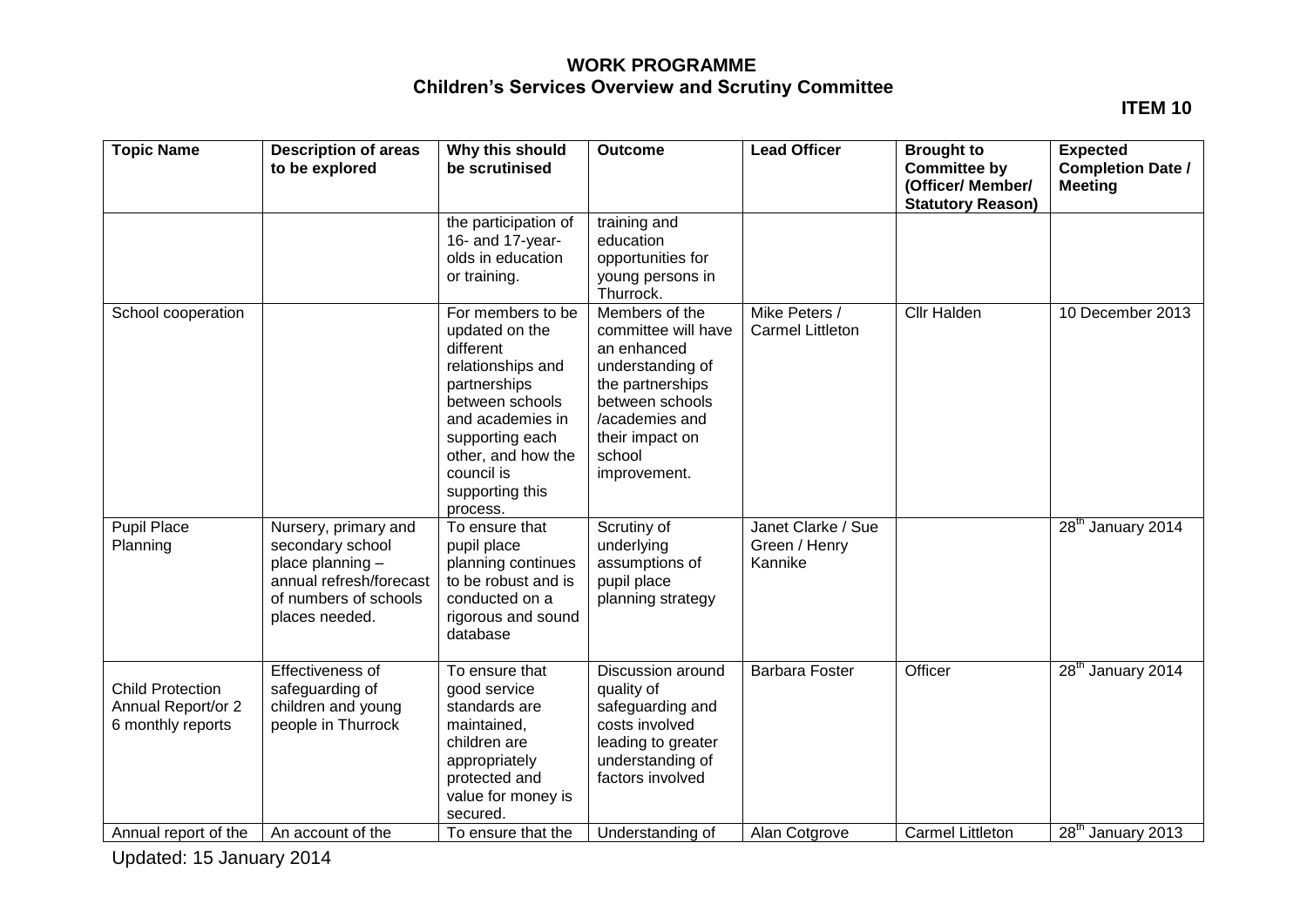**ITEM 10**

| <b>Topic Name</b>                                                              | <b>Description of areas</b><br>to be explored                                                                            | Why this should<br>be scrutinised                                                                                                                                               | <b>Outcome</b>                                                                             | <b>Lead Officer</b>          | <b>Brought to</b><br><b>Committee by</b><br>(Officer/ Member/<br><b>Statutory Reason)</b> | <b>Expected</b><br><b>Completion Date /</b><br><b>Meeting</b> |
|--------------------------------------------------------------------------------|--------------------------------------------------------------------------------------------------------------------------|---------------------------------------------------------------------------------------------------------------------------------------------------------------------------------|--------------------------------------------------------------------------------------------|------------------------------|-------------------------------------------------------------------------------------------|---------------------------------------------------------------|
| <b>LSCB</b>                                                                    | activity and<br>effectiveness of the<br>Local Safeguarding<br>Children Board over<br>the past year                       | <b>LSCB</b> is effectively<br>discharging its<br>duties by<br>contributing council<br>scrutiny to the<br>process                                                                | the effectiveness of<br>the LSCB in<br>undertaking its<br>safeguarding<br>responsibilities |                              |                                                                                           |                                                               |
| Education<br>Commission                                                        | An update on the work<br>of the Education<br>Commission                                                                  |                                                                                                                                                                                 |                                                                                            | <b>Carmel Littleton</b>      | Officer                                                                                   | 28 <sup>th</sup> January 2013                                 |
| Palmer's College                                                               | <b>Action Plan following</b><br>Ofsted inspection                                                                        |                                                                                                                                                                                 |                                                                                            | <b>Carmel Littleton</b>      | Officer                                                                                   | 28 <sup>th</sup> January 2013                                 |
| Report of the next<br><b>SCIE</b> review                                       | To ensure that any<br>lessons are learned<br>from a case examined<br>under the Social Care<br>in Excellence<br>Framework | To ensure that<br>these lessons are<br>understood across<br>Thurrock and<br>shape future<br>provision                                                                           | Agree<br>recommendations<br>around<br>dissemination of<br>learning and<br>practice         | <b>Barbara Foster</b>        | Officer                                                                                   | 18 March 2014                                                 |
| Youth Cabinet<br>Report                                                        |                                                                                                                          |                                                                                                                                                                                 |                                                                                            | Sue Green / Youth<br>Cabinet | Requested at July<br>2013 O&S                                                             | 18 March 2014                                                 |
| <b>YOS</b> annual report                                                       | An account of the<br>activity and<br>effectiveness of the<br>Youth Offending<br>Service over the past<br>year            | Members need to<br>be satisfied that<br>the Youth<br><b>Offending Service</b><br>is effective and<br>making a positive<br>difference to the<br>lives of those<br>referred to it | An analysis of the<br>effectiveness of<br>measures to<br>reduce youth<br>offending         | James Waud                   | Officer                                                                                   | 18 March 2014                                                 |
| <b>Troubled Families</b><br>Initiative & MASH<br>intervention case<br>studies. | Assessment of the<br>success of the<br>programme so far                                                                  | To ensure the<br>programme is on<br>track and making a<br>real difference to<br>the lives of families<br>in Thurrock                                                            | Dissemination of<br>good practice from<br>the programme                                    | <b>Barbara Foster</b>        | Officer                                                                                   | 18 March 2014                                                 |